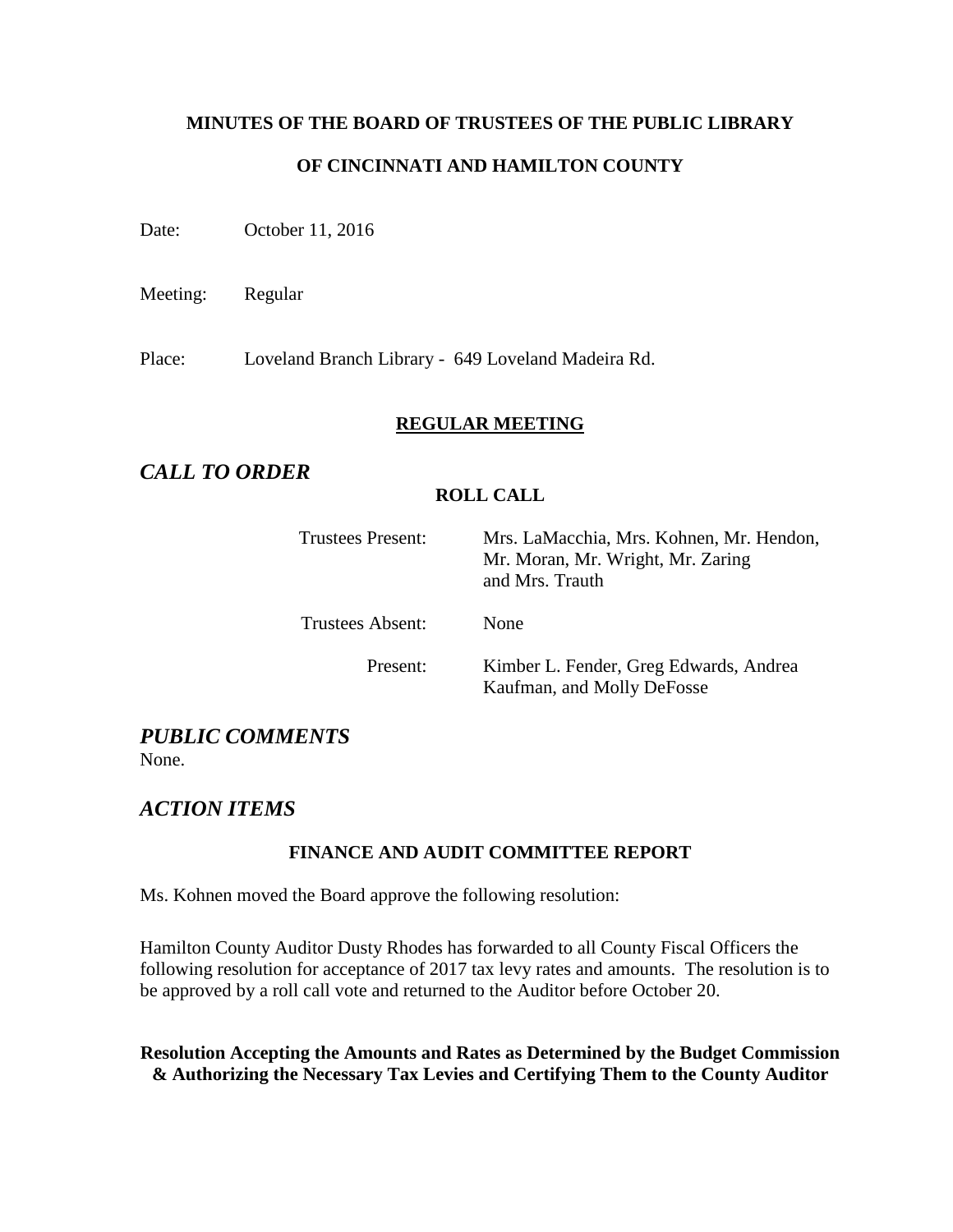### Board of Trustees Rev. Code, Secs. 5705.34

**WHERE AS**, This Board of Trustees of the Public Library of Cincinnati and Hamilton County in accordance with the provisions of law has previously adopted a Tax Budget for the next succeeding fiscal year commencing January  $1<sup>st</sup>$ , 2017; and

**WHERE AS**, The Budget Commission of Hamilton County, Ohio, has certified its action thereon to this Board together with an estimate by the County Auditor of the rate of each tax necessary to be levied by this Board and what part thereof is without, and what part within the ten mill limitation; therefore be it

**RESOLVED**, By the Board of Trustees of the Public Library of Cincinnati and Hamilton County, Hamilton County, Ohio, that the amounts and rates, as determined by the Budget Commission in its certification, be and the same are hereby accepted; and be it further

**RESOLVED**, That there be and is hereby levied on the tax duplicate of said Joint District the rate of each tax necessary to be levied within and without the ten mill limitation as follows:

| <b>SCHEDULE A</b>                                                                           |                                          |                |                |            |         |                                  |              |
|---------------------------------------------------------------------------------------------|------------------------------------------|----------------|----------------|------------|---------|----------------------------------|--------------|
| SUMMARY OF THE AMOUNTS REQUIRED FROM GENERAL PROPERTY TAX APPROVED BY THE BUDGET COMMISSION |                                          |                |                |            |         |                                  |              |
|                                                                                             | AND COUNTY AUDITOR'S ESTIMATED TAX RATES |                |                |            |         |                                  |              |
|                                                                                             |                                          |                |                |            |         |                                  |              |
|                                                                                             | Amount Approved                          | Amount to be   | Tangible P.P.  |            |         | County Auditor's Estimate of the |              |
|                                                                                             | by Budget Com-                           | Derived from   | & P.U.P.P.     | Gross      |         | Tax Rate to be Levied            |              |
|                                                                                             | mission Inside                           | Levies Outside | State          | Levy       |         |                                  |              |
|                                                                                             | 10M Limitation                           | 10M Limitation | Reimbursements | Proceeds   | Outside | Inside                           | <b>TOTAL</b> |
|                                                                                             |                                          |                |                |            |         |                                  |              |
| <b>GENERAL FUND</b>                                                                         |                                          | 17,870,000     |                | 17,870,000 | 1.00    | 0.00                             | 1.00         |
| <b>BOND</b>                                                                                 |                                          |                |                |            | 0.00    | 0.00                             | 0.00         |
| X8                                                                                          |                                          |                |                |            | 0.00    | 0.00                             | 0.00         |
| X7                                                                                          |                                          |                |                |            | 0.00    | 0.00                             | 0.00         |
| X6                                                                                          |                                          |                |                |            | 0.00    | 0.00                             | 0.00         |
| X5                                                                                          |                                          |                |                |            | 0.00    | 0.00                             | 0.00         |
| X4                                                                                          |                                          |                |                |            | 0.00    | 0.00                             | 0.00         |
| X3                                                                                          |                                          |                |                |            | 0.00    | 0.00                             | 0.00         |
| X2                                                                                          |                                          |                |                |            | 0.00    | 0.00                             | 0.00         |
| X1                                                                                          |                                          |                |                |            | 0.00    | 0.00                             | 0.00         |
| NEW                                                                                         |                                          |                |                |            | 0.00    | 0.00                             | 0.00         |
| <b>TOTAL</b>                                                                                |                                          | 17.870.000     |                | 17,870,000 | 1.00    | 0.00                             | 1.00         |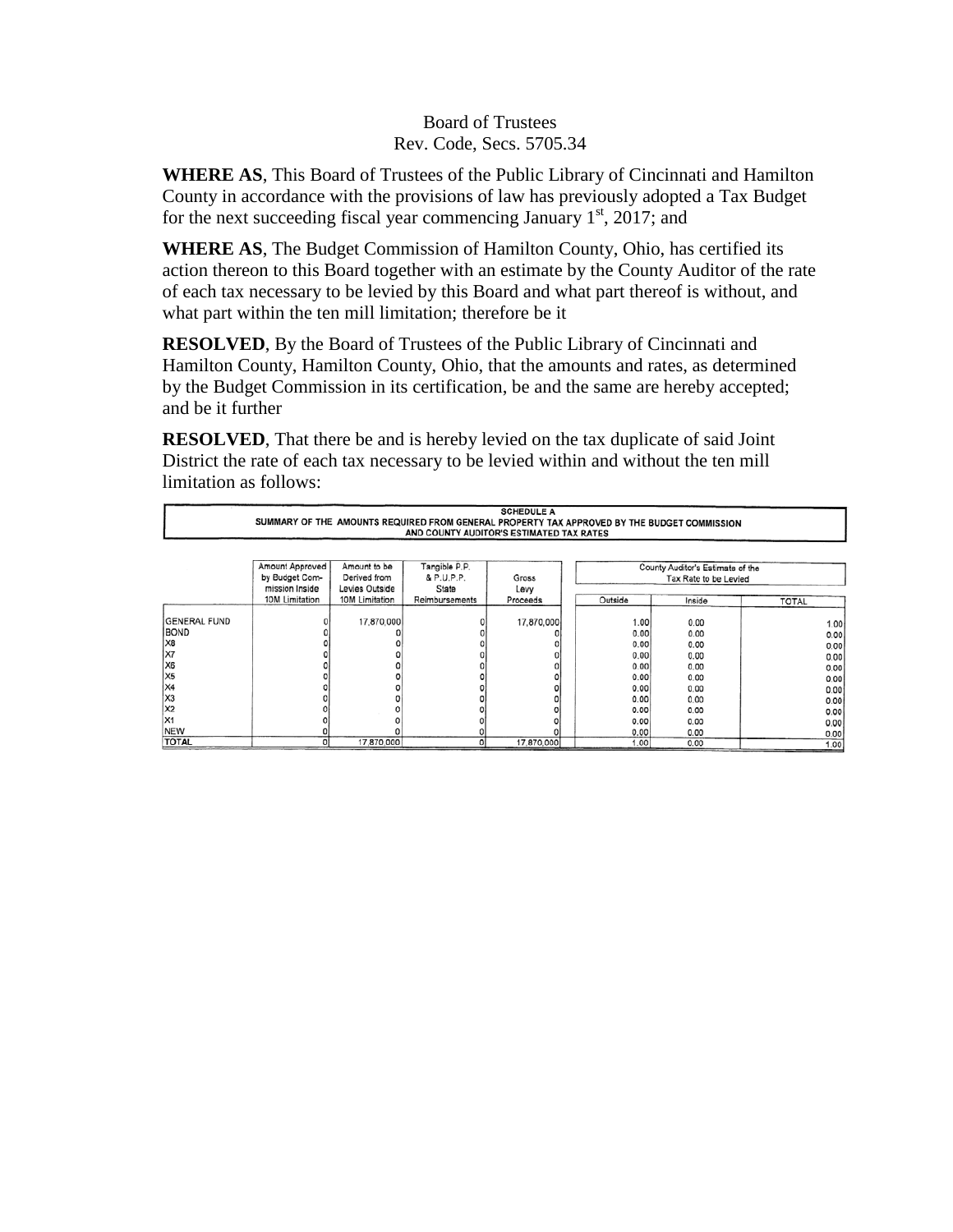

and be it further

**RESOLVED**, That the Clerk of this Board be, and is hereby directed to certify a copy of the Resolution to the County Auditor of Hamilton County.

Mr. Wright seconded.

Voting for the motion: Mrs. LaMacchia, Mrs. Kohnen, Mr. Hendon, Mr. Moran, Mr. Wright Mr. Zaring and Mrs. Trauth …7 ayes. The motion carried. **(26-2016)**.

### **LIBRARY OPERATIONS – FACILITIES COMMITTEE REPORT**

Mr. Hendon reported that the Library Operations – Facilities Committee met October 10, 2016. Committee Chairman Robert G. Hendon and Committee members Monica Donath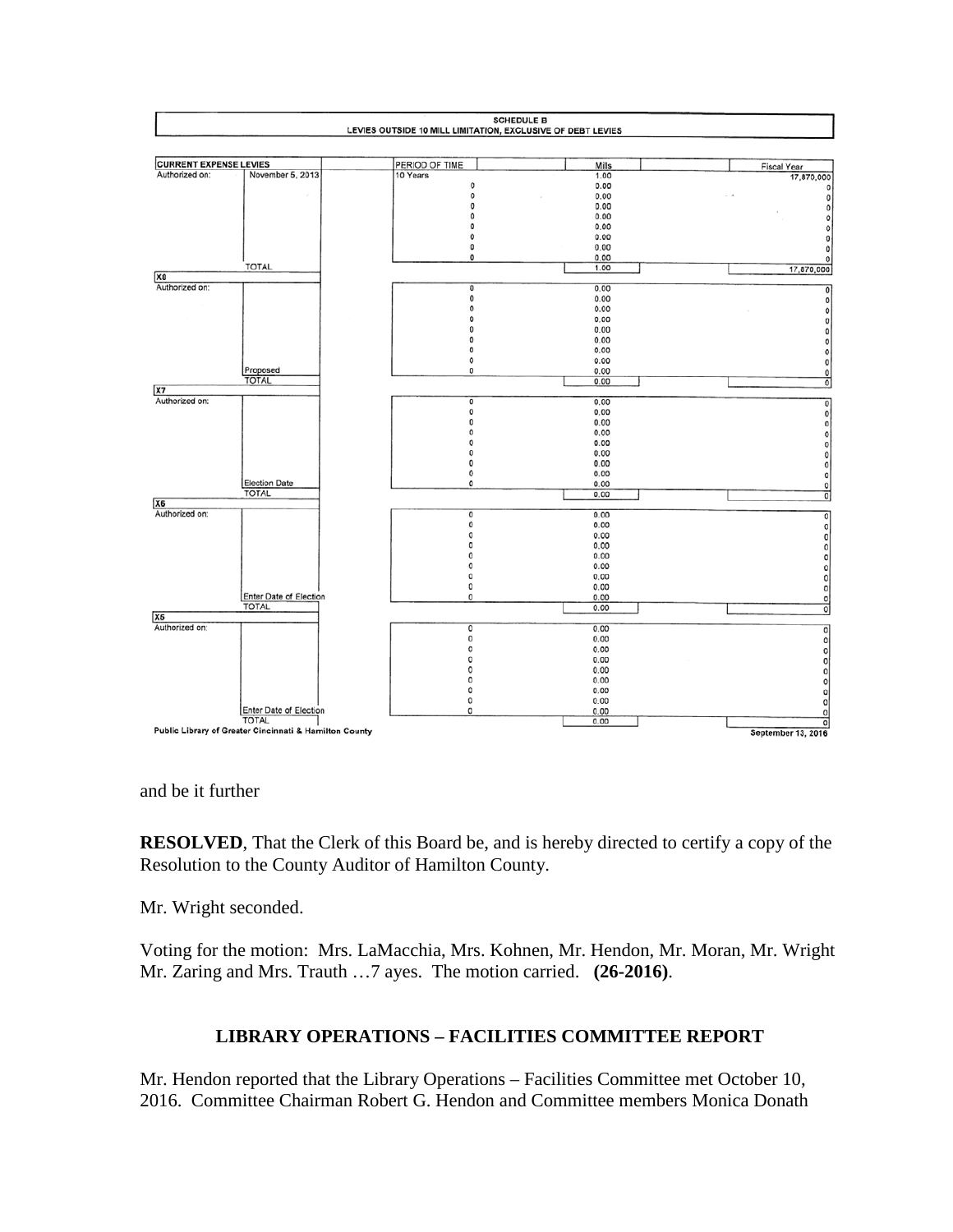Kohnen and William J. Moran, as well as Board President Elizabeth H. LaMacchia were in attendance. Staff members Kim Fender, Molly DeFosse, Greg Edwards, and Jeff Gerrein were also in attendance.

It is the Committee's recommendation that the Board take the following action:

- Refer the matter of funding building maintenance/capital improvements to the Finance & Audit Committee for consideration
- Approve the concept of an operations center for the Library including seeking a location to house selected services and consolidating Library Services into the South building
- Authorize staff to explore options to re-purpose the North building

These recommendations are based on the Committee's review of the results of a comprehensive 18-month review of the condition and use of existing Library facilities.

The most surprising of these recommendations center on the Main Library. Since the North Building of the Main Library was built, Library use has changed significantly. Additionally, much of the space at Main is used for services that really don't need to be downtown, things like our call center, materials sorting and our loading dock. Relocating these services to an operations center increases functionality and saves money. Moving all Library services into the same building makes using the Main Library easier for our community without eliminating any services or reducing the collection size. Plus, with a smaller footprint building maintenance and security would be improved.

In summary that review found that:

- Of the 33 branches owned by the Library:
	- 10 are between 85 and 112 years old and 3 of these have never been renovated
	- 10 are between 44 and 58 years old and 7 of these have never been renovated
	- 10 are between 15 and 35 years old and only 1 of these has been renovated
	- The 11 renovations range from 1970-2014 with 7 occurring between 1997-2002
	- 3 are new
	- 3 are not ADA accessible and 3 more are not fully accessible
- Seven facilities are rented or contributed and four of these facilities are sub-standard and need to be replaced. Since the August Committee meeting, plans to relocate Greenhills have moved ahead reducing the number to three.
- Budget reductions at the State level began in 2002 and the Library did not replace that lost revenue with local funding until FY2010. This resulted in deferred maintenance at Library facilities now estimated to cost least \$18 million.
- Total cost for deferred maintenance, making all facilities fully accessible and replacing/renovating sub-standard branches is estimated to be at least \$54 million.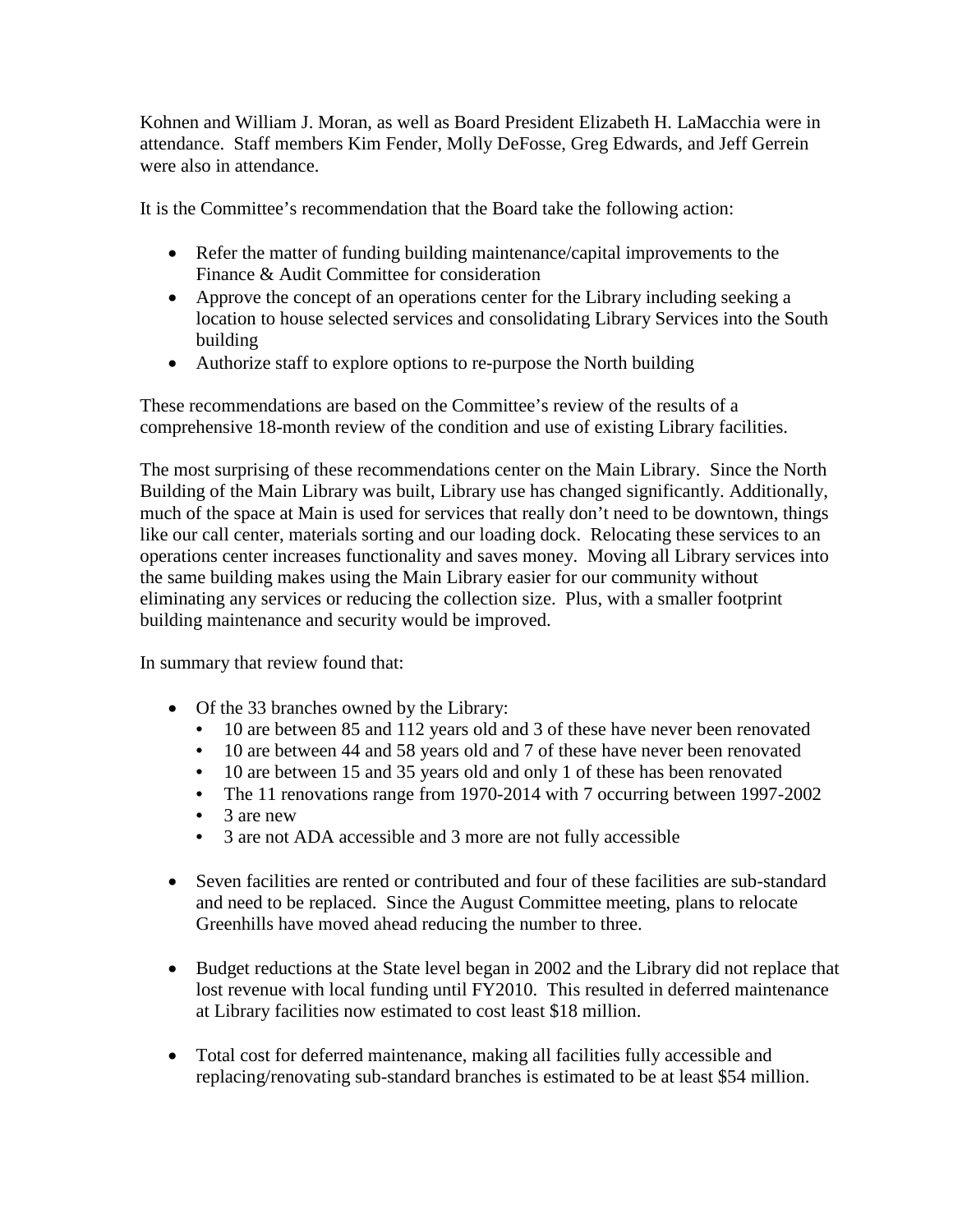- At our current pace of funding building maintenance and capital improvements, it will take 27 years to complete this work.
- The Main Library comprises more square footage than the 40 branch libraries combined yet has the lowest number of transactions per square foot at 6.9, well below our system wide average of 20.3.
- Additionally, the Main Library houses many back of house services better housed in an operations center.
- A space utilization study conducted by GBBN found that if some services were moved to an operations center, Library services could be consolidated into the South building and the North building could be repurposed.

Benefits of these changes are significant. All Library facilities would be up-to-date, in excellent condition, and fully accessible. In fact, these changes would enhance services at branches and Main by incorporating current technology and design to best serve today's library customer.

Mr. Hendon moved that the Board approve the report as filed. Mr. Wright seconded.

Voting for the motion: Mrs. LaMacchia, Mrs. Kohnen, Mr. Hendon, Mr. Moran, Mr. Wright Mr. Zaring and Mrs. Trauth …7 ayes. The motion carried. **(27-2016)**.

Mr. Hendon also reported the Committee recommended:

• Approve the 2016 Ongoing Maintenance Project Budget including the contingency of 10% as follows:

| <i>Project budget:</i>            |                |
|-----------------------------------|----------------|
| Contract:                         | \$3,896,250.00 |
| Contingency:                      | \$389,625.00   |
| <b>Total Construction Budget:</b> | \$4,285,875.00 |

- Authorize the Director to approve change orders that do not increase the overall budget and to execute the Certificate of Substantial Completion. All change orders will be reported to the board for confirmation.
- Approve the relocation of the Greenhills branch to a 2,325 sq. ft. space located in the Greenhills Community Building with a three-year lease at \$500/month. Utilities and ongoing maintenance of the building will be the responsibility of the Winton Woods Schools.
- Approve the easement request for the Blue Ash branch storm sewer received from James M. Ford of Ford Homes, Inc., contingent on the following: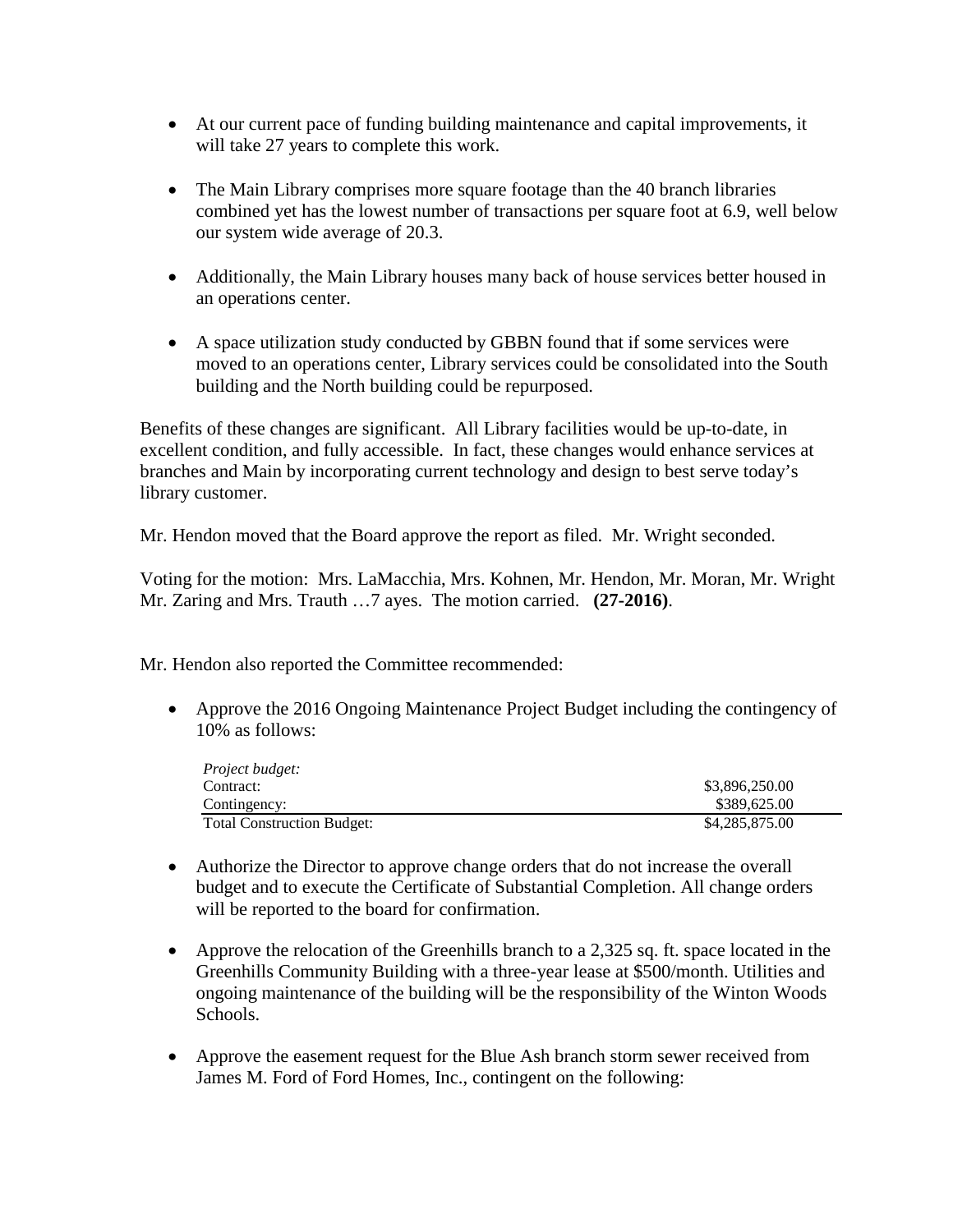- Detailed engineered drawings are developed of the proposed work and approved by city inspectors.
- Letter from the engineer is received certifying that this change will not result in drainage issues on Library property.
- Drawings and letter are reviewed and approved by Facilities Committee Chairman, Robert G. Hendon.
- Cost of the easement will be \$15,000.

For information only:

• The Reading branch was officially awarded LEED Silver status. The St. Bernard branch was awarded LEED Silver status in late March.

Mr. Hendon moved that the Board approve the report as filed. Mr. Moran seconded.

Voting for the motion: Mrs. LaMacchia, Mrs. Kohnen, Mr. Hendon, Mr. Moran, Mr. Wright Mr. Zaring and Mrs. Trauth …7 ayes. The motion carried. **(28-2016)**.

### *INFORMATIONAL ITEMS*

### **EVA JANE ROMAINE COOMBE DIRECTOR'S REPORT**

Ms. Fender reported:

- The Library was the recipient of Urban Libraries Council's Top Innovator Award in the collections category for the second time. We were one of 10 awards presented and were selected from more than 250 nominations. Our Top Innovation is called "We Have the Hots for You", a grouping of services that personalize Library services to meet individual cardholder's needs. Our first Top Innovator Award was for our Virtual Information Center.
- The Library is working with Hamilton County Jobs and Family Services, the Southwest Ohio Region Workforce Investment Board and Ohio Means Jobs on a series of workshops to support customers in finding new jobs and careers. In September and October three branch locations, Corryville, Reading and Westwood, are hosting weekly workshops with instruction from Ohio Means Jobs staff. Classes will feature leaders and managers from the business community offering attendees feedback and tips.
- We are in the process of updating the Library's Strategic Plan. We have reviewed the progress on action areas from the current plan and gathered input, including staff feedback from several sessions held over the summer. Areas of focus for the new Strategic Plan include customer service, growing users, positively impacting our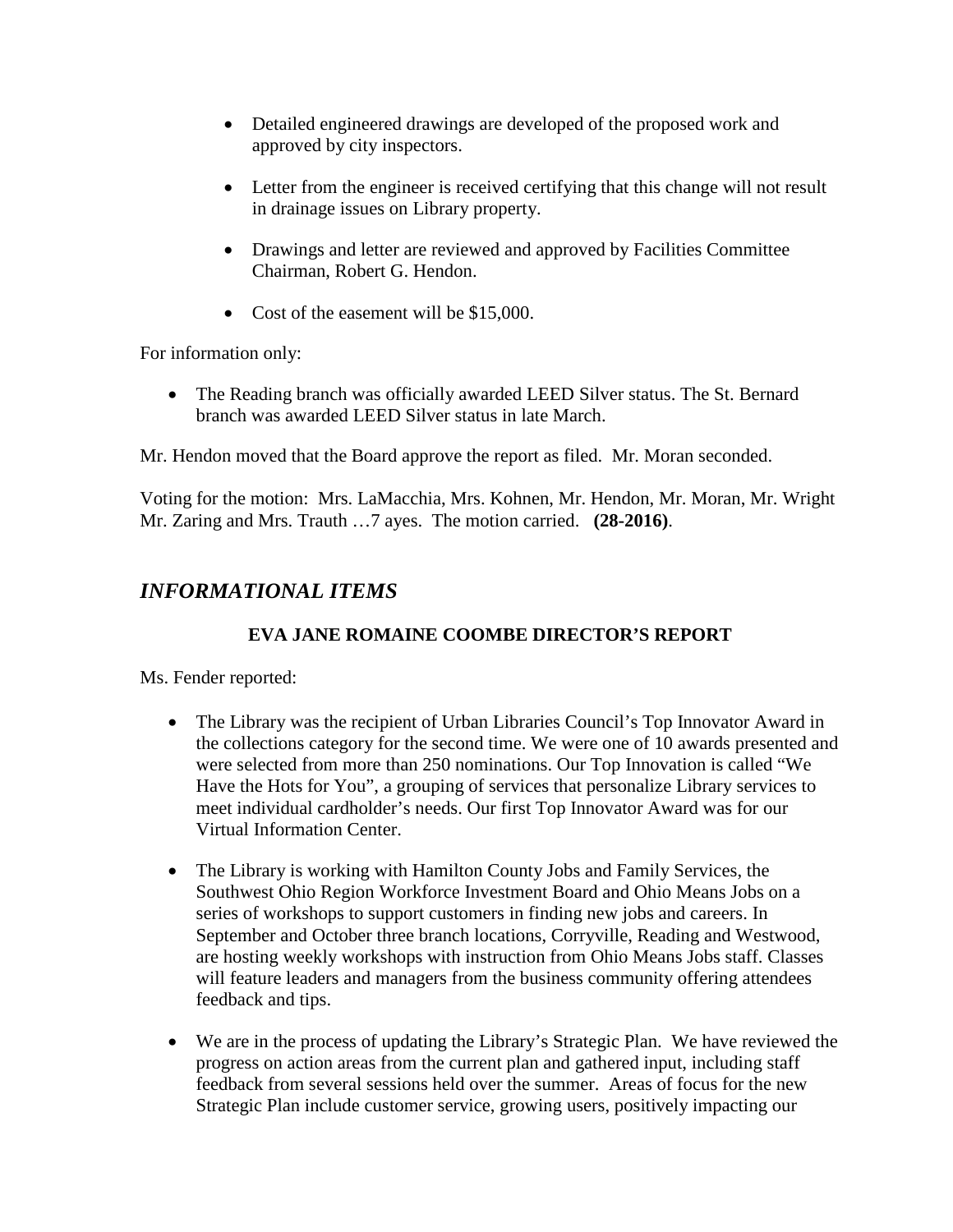neighborhoods, supporting staff to reach their professional potential and achieving financial security. Specifics of the plan will be provided at the December meeting.

• Highlights from our quarterly New Cardholder Survey show 64% of users now access the Library from Mobile Devices compared to 44% 2 years ago and 49% of new cardholders have used our eBranch in their first quarter of having a Library card vs. 34% 2 years ago. We have started doing random customer satisfaction surveys. When a customer uses the Library at a physical location, they have the opportunity to receive a one question survey asking "On a scale of  $0 - 10$ , how likely are you to recommend the Library to others." To date our running Net Promoter Score is 96%. This is incredibly high and we expect it to drop as more responses are received. Currently the surveys go out once a week to 1% of customers who have had activity in the past 2 weeks. Weekly surveys allow us to better gauge customer satisfaction over time as well as follow-up with any unhappy customers promptly.

### **HUMAN RESOURCES COMMITTEE REPORT**

Mr. Moran reported:

It was reported that:

- The Department of Labor (DOL) issued changes that will increase the minimum salary requirement for certain exemptions under the Fair Labor Standards Act (FLSA). The final rule will take effect on December 1, 2016 (pending Federal legislation may delay implementation by 6 months). Under the new rule, the salary threshold for the executive, computer professional, administrative, and professional employee exemptions was set as \$47,476 per year. As a result, there are five employees within grade 8, our entry level management grade, that fall below the new minimum. For these employees to maintain the exempt status, their salary will be increasing to \$47,486.70 per year. In addition, approximately 137 positions within the grade 7 will be reclassified to Non-Exempt positions due to not meeting the salary threshold. These include positions such as Children's Librarians, Teen Librarians, and Reference Librarians.
- The fourth annual staff and retiree recognition program will be held on Sunday, October 30 in the Main Library Atrium from 5:30 p.m. – 7:00 p.m.
- The Library will be participating for the third year in the DePaul Cristo Rey High School's Work Study Program. The purpose of this program is for students to gain work experience and realize the relevance of their education, while providing a service to local businesses and organizations. DePaul has secured donations for up to seven students to be placed with the library.
- Anthem has made a corporate decision to cover transgender benefits for fully insured groups at their renewal date in 2017. Our Benefit Broker, Strategic Employee Benefit Services, provided us with an update from Anthem on August 18, 2016 regarding this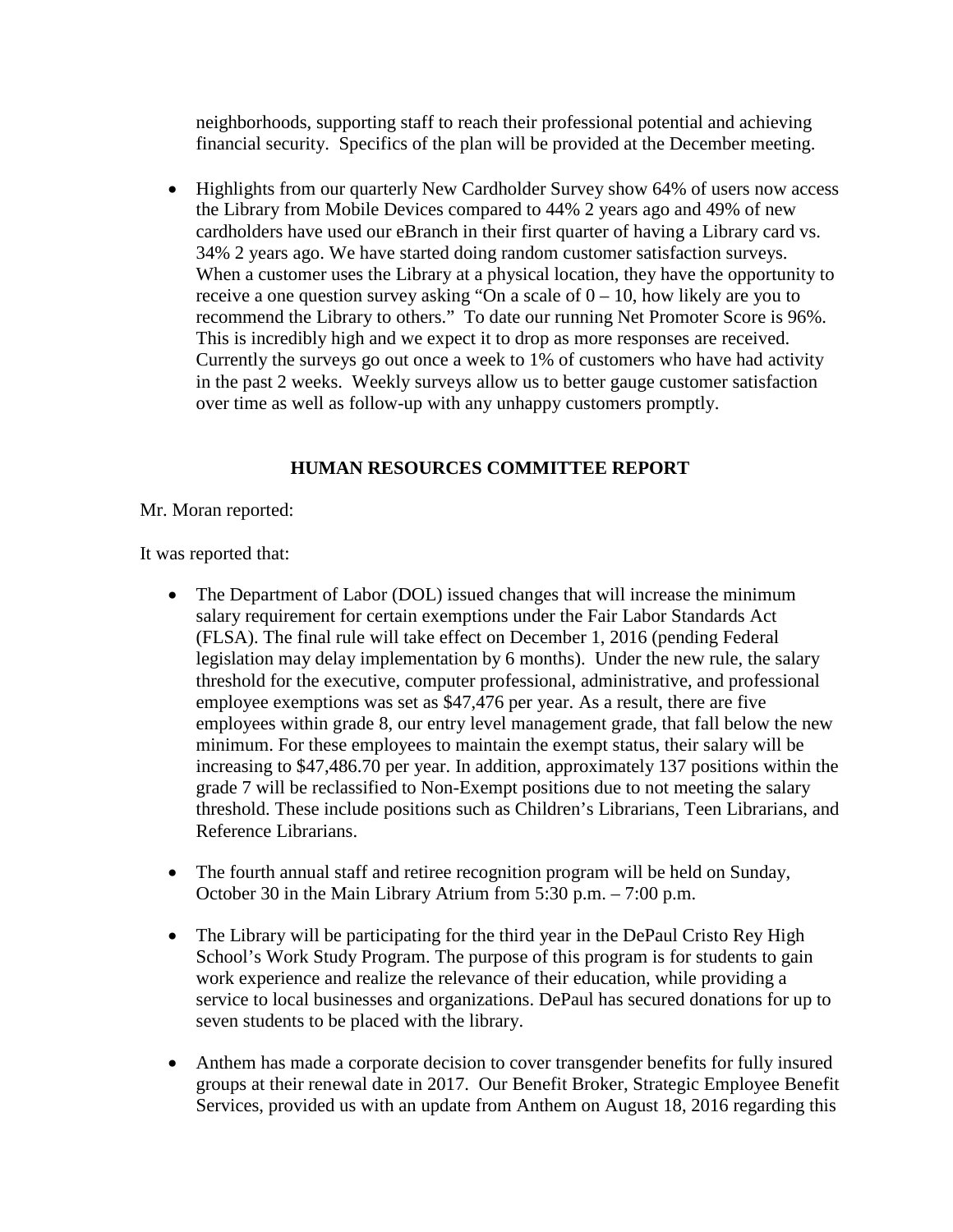decision. Our 2017 benefit year starts August 1. At this time, we have not received the details around the benefit.

• In September, managers kicked off the annual United in Sharing campaign with four activities. The managers put together and decorated bags for Healthy Snack Packs, Interview Success Kits, Study Kits and Happy Birthday Bags. All the items needed for these kits were donated by our staff. Close to two hundred healthy snack packs were put together and decorated, which we are sending to our branches that have hungry afterschool kids, and/or adults experiencing food insecurity. Forty-two Interview Success Kits were prepared and will be distributed at Workforce Development Programs with Ohio Means Jobs. Over seventy study kits will be going to Upspring. Sixty Happy Birthday Bags were assembled and have been delivered to the Freestore Foodbank. The United in Sharing campaign ends October 21.

### **LIBRARY OPERATIONS – SERVICES COMMITTEE REPORT**

Mr. Wright introduced Karen Davis, Loveland Branch Manager, who expressed the excitement of the Loveland branch staff, users and community over the expansion of the existing Loveland branch. Although Loveland has long been one of the busiest branches in the system, they have also been half the size of branches in the top 10. Once the decision was made to expand the existing Loveland branch by adding the adjacent 3,500 sq. ft. space, branch staff began to develop a plan for how the additional space, and the existing space, would be utilized. The new layout includes more defined spaces for children and adults, and teen users have an area all their own that includes plenty of room for books, computers, and a dedicated gaming area. All customers will now have access to two small study rooms, a group meeting room, a large community meeting room and a MakerSpace equipped with a 3D printer, digital camera, button makers, sewing equipment, and a bike repair kit.

#### Mr. Wright reported:

*Our Cincinnati – Brought to Us by You* is an initiative where customers contribute to the creation of content through digitization, oral histories and a community authored book of essays. During the initial phase, staff will digitize photos and documents provided by customers at select library locations. The theme throughout the project will be "Neighborhood," and will kick-off toward the end of 2016.

The Library will collaborate with Xavier University by providing students with a collection of popular reading materials to check out on-site at XU's McDonald Memorial Library. This service is similar to the service already in place at The University of Cincinnati.

The Library is working with the Free Store Food Bank to pilot a program providing after school snacks at three Library locations beginning sometime in October. Price Hill, Pleasant Ridge, and College Hill Branch Libraries will receive healthy snack foods that will be provided to children attending Homework Help Aide sessions after school.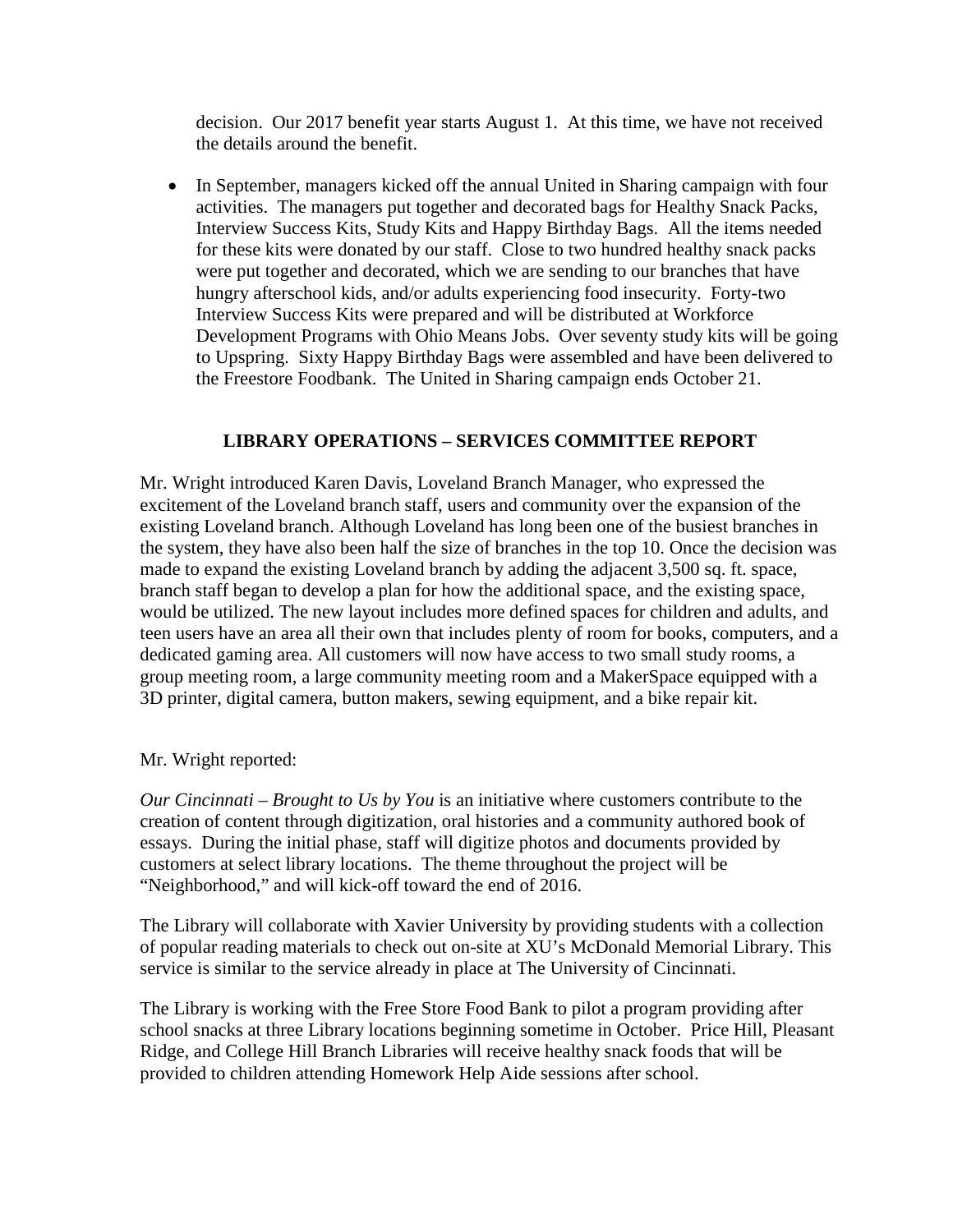The Children's Learning Center is currently being updated with freshly painted walls featuring bolder colors, new children's chairs throughout the department, the installation of big screen technology in the public area, and the installation of a child-level book drop. Once completed, the department will also begin offering service via the mobile service model.

The  $10<sup>th</sup>$  annual Books by the Banks Cincinnati Regional Book Festival will be held at the Duke Energy Convention Center on October 15 from 10:00 a.m. – 4:00 p.m.

In partnership with Books by the Banks, the Library is hosting children's book author and educator Zetta Elliott on October 14

From October 23-31, the Library is inviting children, ages 12 and under, to trick-or-treat at the Library for Hallowread Week.

The Library will hold its  $62<sup>nd</sup>$  Annual Veterans Day Commemoration at the Main Library on November 11 at 10:45 a.m.

*New York Times* bestselling author Lee Child will visit the Main Library on November 28 at 7:00 p.m.

The Main Library will celebrate the holidays on the first two Saturdays in December, from 2:00 p.m. – 4:00 p.m. with a variety of holiday activities for the entire family. On December 3, The Know Theatre will present their interactive fairy tale, *The Wildly Witty, Particular Princess and Ingenious Inventor of Floralee.* On December 10, the Cincinnati Northern Model Railroad Club will set up their train display and there will be live jazz with Chris Comer. There will also be a variety of holiday crafts/activities on both dates.

### *CONSENT AGENDA ITEMS*

Mrs. LaMacchia presented the following items for approval:

- Minutes of the Regular Meeting held August 9, 2016.
- Investment Report (summary of invested balances) as of August 31, 2016 and September 30, 2016.

|                               | Amount          | Amount          |
|-------------------------------|-----------------|-----------------|
|                               | 8/31/2016       | 9/30/2016       |
|                               |                 |                 |
| <b>Fifth Third Investment</b> |                 |                 |
| General Fund                  | \$1,000,000.00  | \$1,000,000.00  |
| Building and Repair           | 1,000,020.55    | 1,000,020.55    |
|                               | \$2,000,020.55  | \$2,000,020.55  |
| <b>Operating Account</b>      |                 |                 |
| General Fund                  | \$13,051,598.09 | \$11,856,485.40 |
| Insurance/Indemnification     | 230,000.00      | 230,000.00      |
| Special Revenue Funds         | 328,717.97      | 345,633.79      |
| Building and Repair           | 4,132,094.05    | 4,082,149.27    |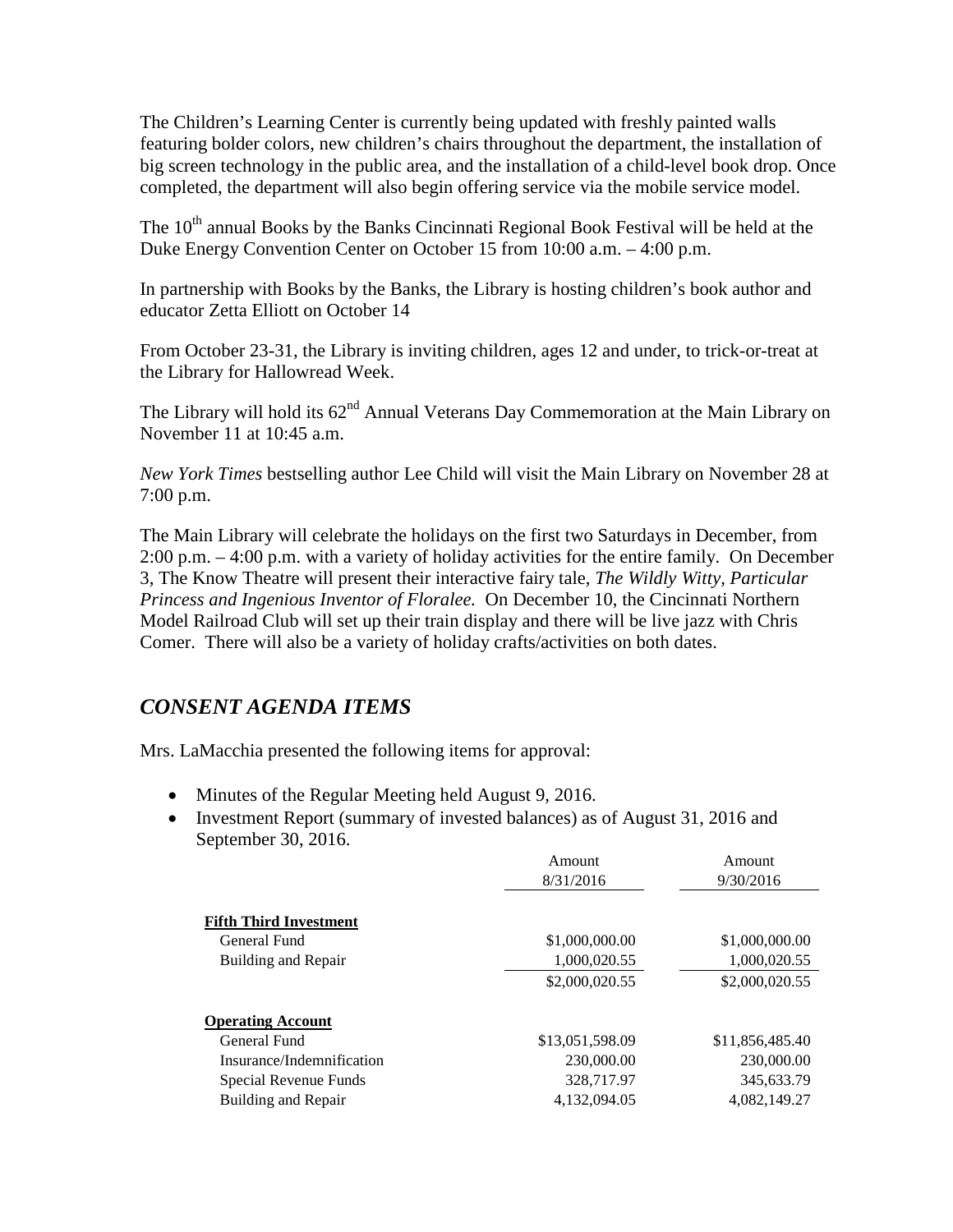| <b>GRAND TOTAL</b>                        | \$28,940,012.36 | \$27,702,991.45 |
|-------------------------------------------|-----------------|-----------------|
| <b>Permanent Trust Funds</b>              | \$6,740,531.00  | \$6,740,531.00  |
| <b>Managed Investments (Trust Funds):</b> |                 |                 |
| Building and Repair                       | 1,050,963.66    | 1,051,450.52    |
| <b>STAR Ohio</b>                          |                 |                 |
|                                           | \$19,148,497.15 | \$17,910,989.38 |
| <b>Permanent Trust Funds</b>              | 1,406,087.04    | 1,396,720.92    |

- Monthly Financial Reports for the periods ending August 31, 2016 and September 30, 2016.
- Contributions, Gifts and Donations

| 08/03/2016 | LaMacchia Family Foundation   | Support for Library Initiatives                                 | 5,000.00    |
|------------|-------------------------------|-----------------------------------------------------------------|-------------|
| 08/08/2016 | Library Foundation            | Support for Madeira Children's Area in honor<br>of Shammi Bhati | \$25,000.00 |
| Various    | Friends of the Public Library | <b>Support for Programs</b>                                     | \$59,521.00 |

#### • Personnel Change Report reflects changes through September 24, 2016.

| <b>Employee Name</b><br><b>Action</b><br><b>Position Title</b><br><b>Date</b><br>Agency<br><b>AVONDALE BRANCH</b><br>FREEMAN, KAMILLE<br><b>APPOINTMENT</b><br><b>HOMEWORK HELP AIDE</b><br>D<br>DAVIS, ABIGAIL M<br><b>APPOINTMENT</b><br><b>BLUE ASH BRANCH</b><br><b>STUDENT SHELVER</b><br><b>APPOINTMENT</b><br><b>STUDENT SHELVER</b><br><b>BLUE ASH BRANCH</b><br>HUBBARD. |  |                   |            |
|-----------------------------------------------------------------------------------------------------------------------------------------------------------------------------------------------------------------------------------------------------------------------------------------------------------------------------------------------------------------------------------|--|-------------------|------------|
|                                                                                                                                                                                                                                                                                                                                                                                   |  |                   |            |
|                                                                                                                                                                                                                                                                                                                                                                                   |  |                   | 08/28/2016 |
|                                                                                                                                                                                                                                                                                                                                                                                   |  |                   |            |
|                                                                                                                                                                                                                                                                                                                                                                                   |  |                   | 09/11/2016 |
|                                                                                                                                                                                                                                                                                                                                                                                   |  |                   |            |
|                                                                                                                                                                                                                                                                                                                                                                                   |  |                   | 08/28/2016 |
|                                                                                                                                                                                                                                                                                                                                                                                   |  | <b>BRITTANY N</b> |            |
| <b>STUDENT SHELVER</b><br><b>APPOINTMENT</b><br><b>BLUE ASH BRANCH</b><br>KUHL, KENNETH M                                                                                                                                                                                                                                                                                         |  |                   | 08/28/2016 |
|                                                                                                                                                                                                                                                                                                                                                                                   |  |                   |            |
| HOMEWORK HELP AIDE<br><b>BROWNLEE-</b><br><b>APPOINTMENT</b><br><b>BOND HILL BRANCH</b>                                                                                                                                                                                                                                                                                           |  |                   | 08/28/2016 |
| HOLBROOK, HANNA                                                                                                                                                                                                                                                                                                                                                                   |  |                   |            |
| E                                                                                                                                                                                                                                                                                                                                                                                 |  |                   |            |
| <b>APPOINTMENT</b><br><b>BOND HILL BRANCH</b><br><b>STUDENT SHELVER</b><br>MARTINI, NICHOLE                                                                                                                                                                                                                                                                                       |  |                   | 08/28/2016 |
| M                                                                                                                                                                                                                                                                                                                                                                                 |  |                   |            |
| THOMAS, KERRIE A<br><b>APPOINTMENT</b><br><b>CHEVIOT BRANCH</b><br><b>TEMP SR LIBRARY</b>                                                                                                                                                                                                                                                                                         |  |                   | 08/14/2016 |
| <b>SERVICES ASST</b>                                                                                                                                                                                                                                                                                                                                                              |  |                   |            |
| <b>APPOINTMENT</b><br><b>CHILDREN'S LEARNING</b><br>HRIVNAK, CAYCE A<br><b>SHELVER</b>                                                                                                                                                                                                                                                                                            |  |                   | 08/28/2016 |
| <b>CENTER</b>                                                                                                                                                                                                                                                                                                                                                                     |  |                   |            |
| <b>APPOINTMENT</b><br><b>CORRYVILLE BRANCH</b><br><b>LIBRARY SERVICES</b><br>CALLAHAN,                                                                                                                                                                                                                                                                                            |  |                   | 07/31/2016 |
| <b>MICHAEL J</b><br><b>ASSISTANT</b>                                                                                                                                                                                                                                                                                                                                              |  |                   |            |
| <b>APPOINTMENT</b><br><b>CORRYVILLE BRANCH</b><br>HOMEWORK HELP AIDE<br>RAUSCH, KAILEY S                                                                                                                                                                                                                                                                                          |  |                   | 08/28/2016 |
|                                                                                                                                                                                                                                                                                                                                                                                   |  |                   |            |
| <b>CLARK, NIC A</b><br><b>APPOINTMENT</b><br><b>COVEDALE BRANCH</b><br><b>HOMEWORK HELP AIDE</b>                                                                                                                                                                                                                                                                                  |  |                   | 08/28/2016 |
|                                                                                                                                                                                                                                                                                                                                                                                   |  |                   |            |
| <b>APPOINTMENT</b><br><b>LIBRARY SERVICES</b><br><b>BEACH, KELLI S</b><br><b>DELHI TOWNSHIP</b>                                                                                                                                                                                                                                                                                   |  |                   | 09/11/2016 |
| <b>BRANCH</b><br><b>ASSISTANT</b>                                                                                                                                                                                                                                                                                                                                                 |  |                   |            |
| KNOTT, DEVIN M<br><b>APPOINTMENT</b><br><b>DELHI TOWNSHIP</b><br>STUDENT SHELVER                                                                                                                                                                                                                                                                                                  |  |                   | 08/14/2016 |
| <b>BRANCH</b>                                                                                                                                                                                                                                                                                                                                                                     |  |                   |            |
| <b>APPOINTMENT</b><br><b>DELHI TOWNSHIP</b><br><b>STUDENT SHELVER</b><br>ZALOT, MARIA H                                                                                                                                                                                                                                                                                           |  |                   | 08/28/2016 |
| <b>BRANCH</b>                                                                                                                                                                                                                                                                                                                                                                     |  |                   |            |
| <b>APPOINTMENT</b><br><b>GENEALOGY &amp; LOCAL</b><br><b>STUDENT SHELVER</b><br>ENG, LINDSAY M                                                                                                                                                                                                                                                                                    |  |                   | 09/11/2016 |
| <b>HISTORY</b>                                                                                                                                                                                                                                                                                                                                                                    |  |                   |            |
| <b>APPOINTMENT</b><br>ELLERT, FRANCIS J<br><b>GREEN TOWNSHIP</b><br><b>STUDENT SHELVER</b>                                                                                                                                                                                                                                                                                        |  |                   | 08/14/2016 |
| <b>BRANCH</b>                                                                                                                                                                                                                                                                                                                                                                     |  |                   |            |
| <b>APPOINTMENT</b><br><b>GREEN TOWNSHIP</b><br><b>STUDENT SHELVER</b><br>LONNEMAN, KYLIE T                                                                                                                                                                                                                                                                                        |  |                   | 07/31/2016 |
| <b>BRANCH</b>                                                                                                                                                                                                                                                                                                                                                                     |  |                   |            |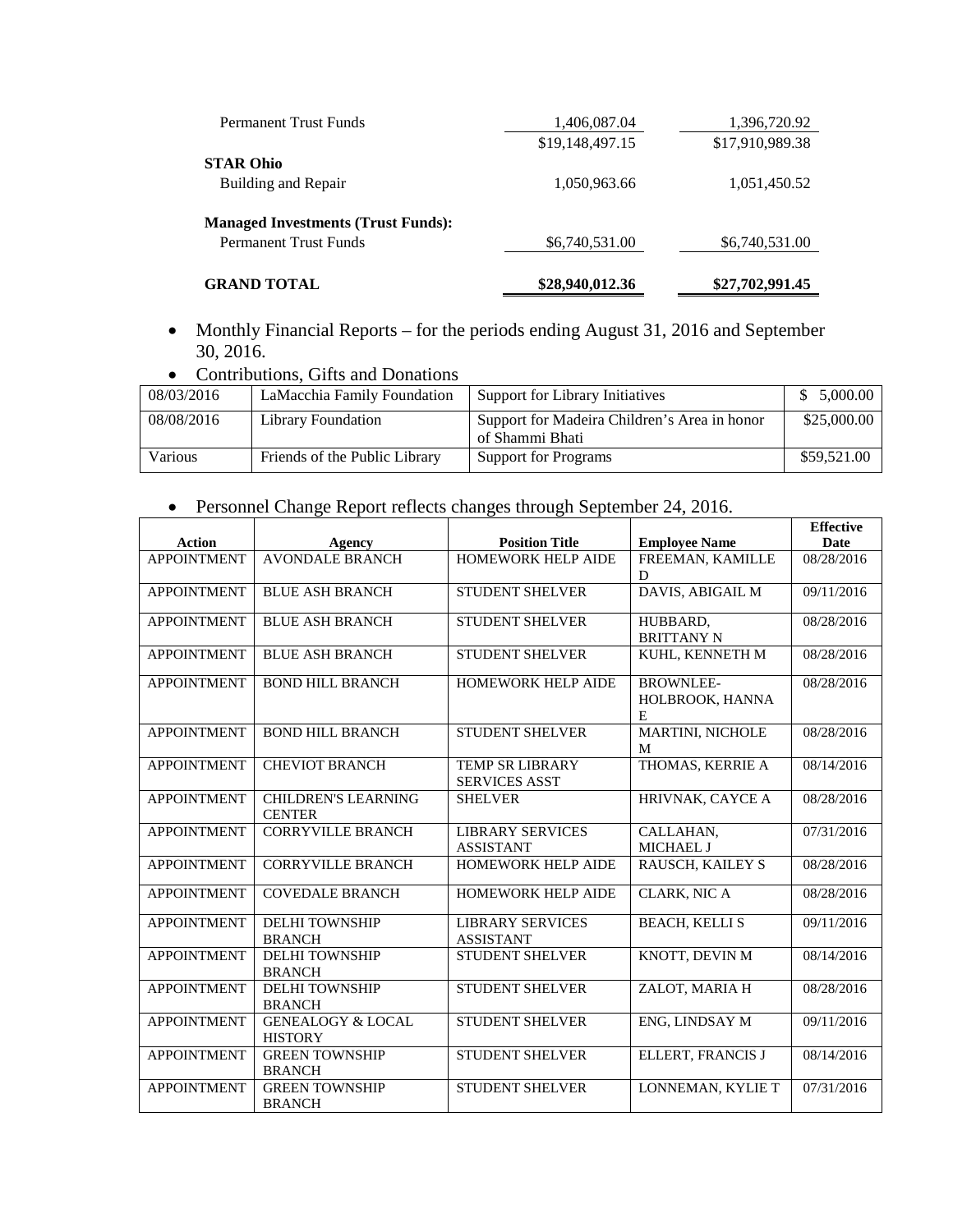| <b>APPOINTMENT</b> | <b>GROESBECK BRANCH</b>                            | <b>STUDENT SHELVER</b>                               | RISMA, IDRA A                  | 08/14/2016 |
|--------------------|----------------------------------------------------|------------------------------------------------------|--------------------------------|------------|
| <b>APPOINTMENT</b> | <b>GROESBECK BRANCH</b>                            | STUDENT SHELVER                                      | TANDON, RAVI                   | 08/28/2016 |
| <b>APPOINTMENT</b> | <b>HARRISON BRANCH</b>                             | STUDENT SHELVER                                      | <b>BENDER, HEATHER</b><br>M    | 09/11/2016 |
| <b>APPOINTMENT</b> | <b>HYDE PARK BRANCH</b>                            | STUDENT SHELVER                                      | SHAW, WILLIAM E                | 08/14/2016 |
| <b>APPOINTMENT</b> | <b>INFORMATION &amp;</b><br>REFERENCE DEPT         | <b>SHELVER</b>                                       | WIKOFF, BRIAN W                | 08/14/2016 |
| <b>APPOINTMENT</b> | LOVELAND BRANCH                                    | STUDENT SHELVER                                      | POLLARD, DAVID M               | 09/11/2016 |
| <b>APPOINTMENT</b> | <b>LOVELAND BRANCH</b>                             | <b>STUDENT SHELVER</b>                               | RING, ZOE E                    | 09/11/2016 |
| <b>APPOINTMENT</b> | MT. HEALTHY BRANCH                                 | <b>LIBRARY SERVICES</b><br><b>ASSISTANT</b>          | <b>BRIDGEMAN, CORRIE</b><br>C  | 08/28/2016 |
| <b>APPOINTMENT</b> | MT. WASHINGTON<br><b>BRANCH</b>                    | STUDENT SHELVER                                      | <b>CUSTER, EVAN T</b>          | 09/11/2016 |
| <b>APPOINTMENT</b> | NORTH CENTRAL<br><b>BRANCH</b>                     | <b>LIBRARY SERVICES</b><br><b>ASSISTANT</b>          | SEIFERT, AMANDA J              | 08/14/2016 |
| <b>APPOINTMENT</b> | <b>OAKLEY BRANCH</b>                               | HOMEWORK HELP AIDE                                   | WILLIAMS, JOEY K               | 08/28/2016 |
| <b>APPOINTMENT</b> | SHARONVILLE BRANCH                                 | STUDENT SHELVER                                      | <b>BARTON, MIRANDA J</b>       | 09/11/2016 |
| <b>APPOINTMENT</b> | <b>SHARONVILLE BRANCH</b>                          | <b>STUDENT SHELVER</b>                               | LEE, AMANDA J                  | 08/28/2016 |
| <b>APPOINTMENT</b> | <b>SHIPPING &amp; RECEIVING</b>                    | TRUCK DRIVER                                         | SCHOLL, DONALD W               | 09/11/2016 |
| <b>APPOINTMENT</b> | <b>SORTING &amp; MATERIALS</b><br><b>RETRIEVAL</b> | <b>SORTER</b>                                        | MOORE, ZACHARY R               | 08/14/2016 |
| <b>APPOINTMENT</b> | ST BERNARD BRANCH                                  | HOMEWORK HELP AIDE                                   | MOREHEAD,<br><b>BRIANNAL</b>   | 08/28/2016 |
| <b>APPOINTMENT</b> | <b>SYMMES TOWNSHIP</b><br><b>BRANCH</b>            | <b>LIBRARY SERVICES</b><br><b>ASSISTANT</b>          | WINKLER, JENNIFER<br>L         | 07/31/2016 |
| <b>APPOINTMENT</b> | <b>WALNUT HILLS BRANCH</b>                         | HOMEWORK HELP AIDE                                   | PERME, MARGARET<br>L           | 09/11/2016 |
| <b>APPOINTMENT</b> | WEST END BRANCH                                    | HOMEWORK HELP AIDE                                   | <b>BLYE, STACEE D</b>          | 08/28/2016 |
| <b>APPOINTMENT</b> | WESTWOOD BRANCH                                    | HOMEWORK HELP AIDE                                   | DIEHM, GAVIN R                 | 09/11/2016 |
| <b>APPOINTMENT</b> | <b>GREEN TOWNSHIP</b><br><b>BRANCH</b>             | <b>LIBRARY SERVICES</b><br><b>ASSISTANT</b>          | RUPP, CHLOE                    | 09/11/2016 |
| <b>APPOINTMENT</b> | <b>HARRISON BRANCH</b>                             | <b>STUDENT SHELVER</b>                               | <b>BROCK, GRACE L</b>          | 09/11/2016 |
| <b>APPOINTMENT</b> | <b>INFORMATION &amp;</b><br>REFERENCE DEPT         | <b>STUDENT SHELVER</b>                               | HENSLEY, TAYLOR A              | 08/14/2016 |
| <b>CHANGE</b>      | <b>GROESBECK BRANCH</b>                            | <b>LIBRARY SERVICES</b><br>ASSISTANT                 | PERRY, VALERIE S               | 08/14/2016 |
| <b>CHANGE</b>      | <b>GROESBECK BRANCH</b>                            | <b>LIBRARY SERVICES</b><br><b>ASSISTANT</b>          | SUTTLES, KAYLIE A              | 07/31/2016 |
| <b>CHANGE</b>      | <b>NORTH CENTRAL</b><br><b>BRANCH</b>              | <b>SENIOR LIBRARY</b><br><b>SERVICES ASST</b>        | <b>BROWN, VANESSA</b>          | 08/28/2016 |
| <b>CHANGE</b>      | TECHCENTER /<br><b>MAKERSPACE</b>                  | <b>SENIOR LIBRARY</b><br><b>SERVICES ASST</b>        | RICHARDS,<br><b>HADLEIGH G</b> | 08/14/2016 |
| <b>CHANGE</b>      | <b>MADISONVILLE BRANCH</b>                         | <b>SENIOR LIBRARY</b>                                | <b>BACK, RYAN</b>              | 09/11/2016 |
| <b>CHANGE</b>      | PROGRAMMING SERVICES                               | <b>SERVICES ASST</b><br><b>EVENTS &amp; PROGRAMS</b> | <b>BARNES, ETHAN E</b>         | 09/11/2016 |
| <b>CHANGE</b>      | <b>SORTING &amp; MATERIALS</b><br>RETRIEVAL        | <b>ASSISTANT</b><br>PAGE                             | RITCHIE, VICTORIA L            | 08/14/2016 |
| <b>CHANGE</b>      | <b>SORTING &amp; MATERIALS</b><br><b>RETRIEVAL</b> | PAGE                                                 | TRAME, MARY                    | 09/11/2016 |
| <b>CHANGE</b>      | ST BERNARD BRANCH                                  | STUDENT SHELVER                                      | <b>BASU, ANANYA A</b>          | 08/14/2016 |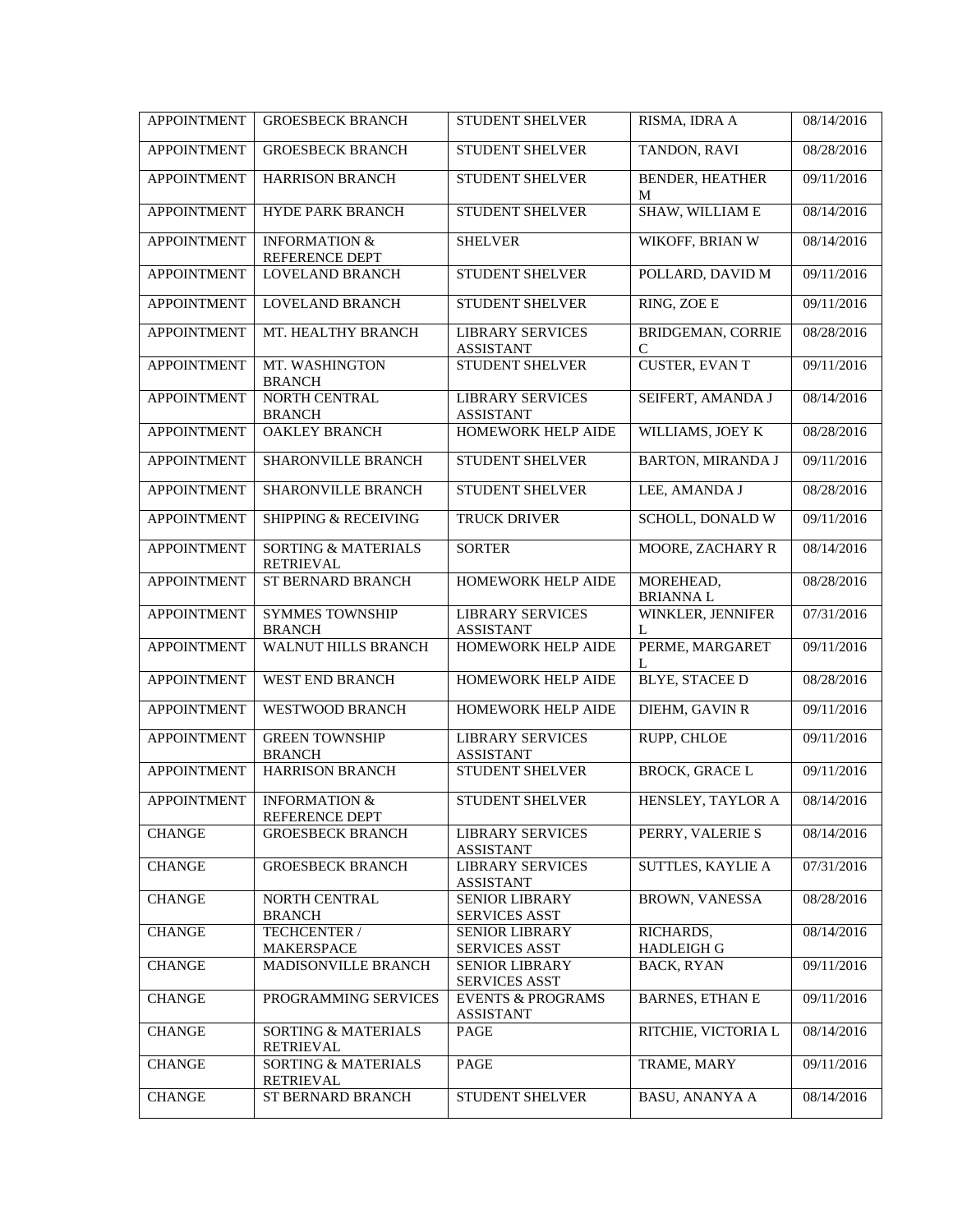| <b>DEPARTURE</b> | <b>ANDERSON BRANCH</b>                     | <b>STUDENT SHELVER</b>                            | ORLECK, KATALYN<br>M             | 08/16/2016 |
|------------------|--------------------------------------------|---------------------------------------------------|----------------------------------|------------|
| <b>DEPARTURE</b> | <b>ANDERSON BRANCH</b>                     | STUDENT SHELVER                                   | KELLER, BRYAN J                  | 08/24/2016 |
| <b>DEPARTURE</b> | <b>ANDERSON BRANCH</b>                     | <b>LIBRARY SERVICES</b><br><b>ASSISTANT</b>       | MELL, KURT R                     | 09/21/2016 |
| <b>DEPARTURE</b> | <b>BLUE ASH BRANCH</b>                     | <b>STUDENT SHELVER</b>                            | <b>SCHREIBER, SARAH</b><br>A     | 09/23/2016 |
| <b>DEPARTURE</b> | <b>BLUE ASH BRANCH</b>                     | <b>LIBRARY SERVICES</b><br><b>ASSISTANT</b>       | HARTZLER, LYDIA A                | 09/21/2016 |
| <b>DEPARTURE</b> | <b>BOND HILL BRANCH</b>                    | <b>STUDENT SHELVER</b>                            | ASHE, ZAKIYYA S                  | 08/08/2016 |
| <b>DEPARTURE</b> | <b>CHEVIOT BRANCH</b>                      | <b>STUDENT SHELVER</b>                            | <b>BONECUTTER, NOAH</b><br>C     | 09/03/2016 |
| <b>DEPARTURE</b> | <b>CLIFTON BRANCH</b>                      | <b>LIBRARY SERVICES</b><br><b>ASSISTANT</b>       | RIDEOUT, ANTHONY<br>M            | 08/25/2016 |
| <b>DEPARTURE</b> | <b>COLLEGE HILL BRANCH</b>                 | <b>LIBRARY SERVICES</b><br><b>ASSISTANT</b>       | ROACH, INDIA A                   | 08/27/2016 |
| <b>DEPARTURE</b> | <b>CORRYVILLE BRANCH</b>                   | <b>BRANCH MANAGER</b>                             | WEDIG, BRADLEY J                 | 09/09/2016 |
| <b>DEPARTURE</b> | <b>DELHI TOWNSHIP</b><br><b>BRANCH</b>     | STUDENT SHELVER                                   | MCAFEE, KALYN L                  | 08/19/2016 |
| <b>DEPARTURE</b> | <b>DIGITAL SERVICES</b>                    | <b>DIGITAL SERVICES</b><br><b>ASSISTANT</b>       | DERICKSON II,<br><b>SHALER O</b> | 08/09/2016 |
| <b>DEPARTURE</b> | <b>EDUCATION &amp;</b><br>HOMEWORK SUPPORT | <b>EDUC &amp; HOMEWORK</b><br><b>SUPPORT ASST</b> | <b>JONES, RONISHA R</b>          | 08/20/2016 |
| <b>DEPARTURE</b> | <b>EDUCATION &amp;</b><br>HOMEWORK SUPPORT | <b>SUMMER BRAIN CAMP</b><br>AIDE                  | <b>AKIN, NATALIE</b>             | 08/05/2016 |
| <b>DEPARTURE</b> | <b>EDUCATION &amp;</b><br>HOMEWORK SUPPORT | <b>SUMMER BRAIN CAMP</b><br>AIDE                  | MOLLER, HENRY S                  | 08/05/2016 |
| <b>DEPARTURE</b> | <b>EDUCATION &amp;</b><br>HOMEWORK SUPPORT | <b>SUMMER BRAIN CAMP</b><br>AIDE                  | SABET, NICOLAS                   | 08/05/2016 |
| <b>DEPARTURE</b> | <b>EDUCATION &amp;</b><br>HOMEWORK SUPPORT | <b>SUMMER BRAIN CAMP</b><br>AIDE                  | TABLER, ZACARY<br><b>MW</b>      | 08/05/2016 |
| <b>DEPARTURE</b> | <b>EDUCATION &amp;</b><br>HOMEWORK SUPPORT | <b>SUMMER BRAIN CAMP</b><br><b>AIDE</b>           | <b>WARE, MIKAELA S</b>           | 08/05/2016 |
| <b>DEPARTURE</b> | <b>GREEN TOWNSHIP</b><br><b>BRANCH</b>     | <b>STUDENT SHELVER</b>                            | <b>BAILEY, MATTHEW T</b>         | 08/13/2016 |
| <b>DEPARTURE</b> | <b>GROESBECK BRANCH</b>                    | STUDENT SHELVER                                   | MCCOLLUM, LILIAN                 | 08/11/2016 |
| <b>DEPARTURE</b> | <b>GROESBECK BRANCH</b>                    | <b>LIBRARY SERVICES</b><br><b>ASSISTANT</b>       | <b>BUCHERT, CARRIE</b>           | 09/24/2016 |
| <b>DEPARTURE</b> | <b>HARRISON BRANCH</b>                     | STUDENT SHELVER                                   | HANEY, TAYLOR                    | 08/20/2016 |
| <b>DEPARTURE</b> | HARRISON BRANCH                            | STUDENT SHELVER                                   | ANGE, BRAYDEN A                  | 08/24/2016 |
| <b>DEPARTURE</b> | HARRISON BRANCH                            | STUDENT SHELVER                                   | <b>REEVES, SAVANAH</b>           | 08/24/2016 |
| <b>DEPARTURE</b> | HYDE PARK BRANCH                           | <b>STUDENT SHELVER</b>                            | <b>BERLAGE, EMMA</b>             | 08/13/2016 |
| <b>DEPARTURE</b> | HYDE PARK BRANCH                           | STUDENT SHELVER                                   | <b>BROSCIOUS, EVELYN</b><br>E    | 08/17/2016 |
| <b>DEPARTURE</b> | HYDE PARK BRANCH                           | <b>LIBRARY SERVICES</b><br><b>ASSISTANT</b>       | LONG, JOANN V                    | 08/16/2016 |
| <b>DEPARTURE</b> | <b>INFORMATION &amp;</b><br>REFERENCE DEPT | <b>SENIOR LIBRARY</b><br><b>SERVICES ASST</b>     | COHEN, NANCY R                   | 08/13/2016 |
| <b>DEPARTURE</b> | <b>INFORMATION &amp;</b><br>REFERENCE DEPT | <b>SENIOR LIBRARY</b><br><b>SERVICES ASST</b>     | WRIGHT, PAUL R                   | 09/20/2016 |
| <b>DEPARTURE</b> | <b>INFORMATION &amp;</b><br>REFERENCE DEPT | <b>SHELVER</b>                                    | WIKOFF, BRIAN W                  | 09/23/2016 |
| <b>DEPARTURE</b> | LOVELAND BRANCH                            | STUDENT SHELVER                                   | ORTH, NATALIE B                  | 08/13/2016 |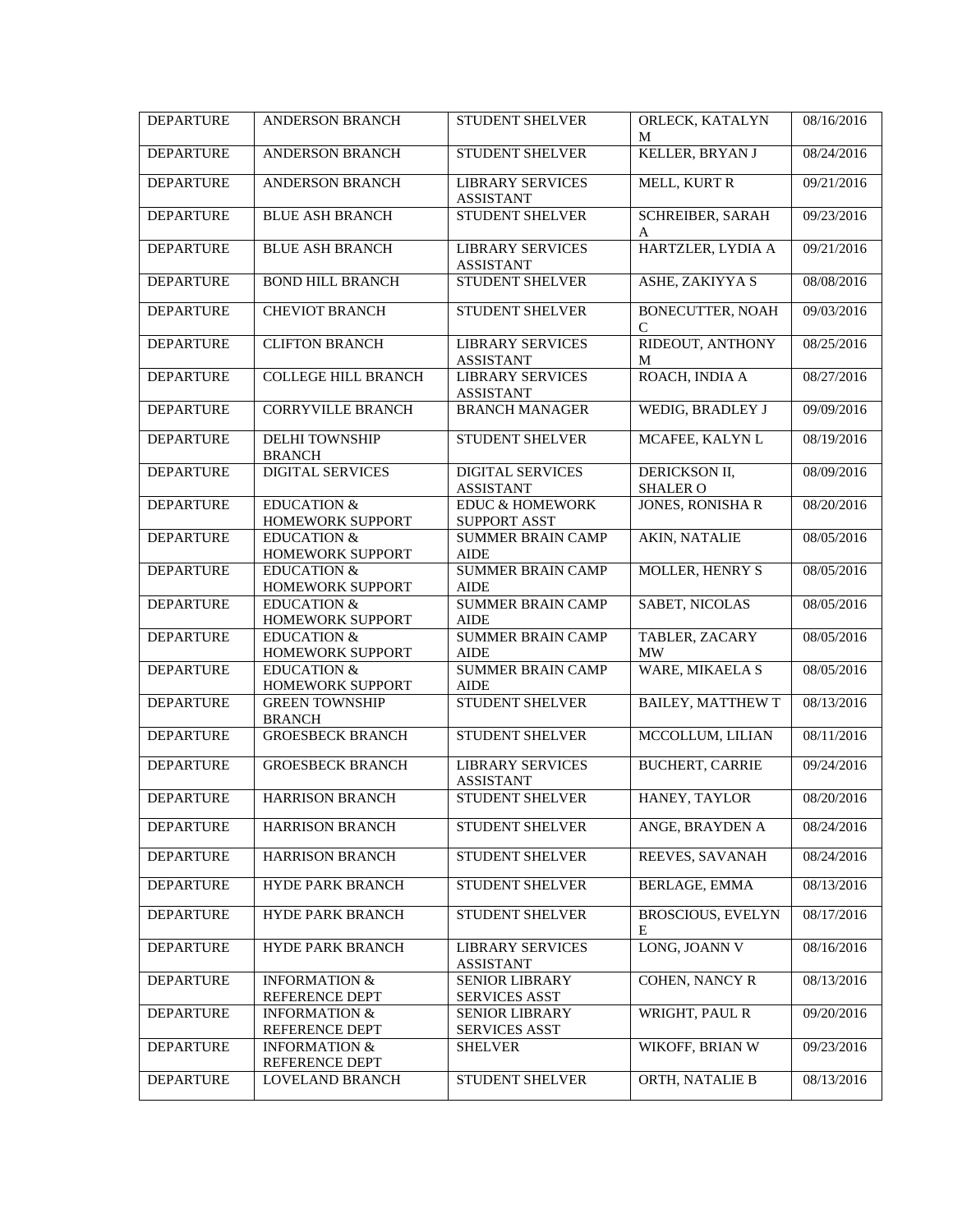| <b>DEPARTURE</b> | <b>LOVELAND BRANCH</b>                          | STUDENT SHELVER                                  | YANKOVSKY,<br><b>JESSALYNE</b>        | 08/15/2016 |
|------------------|-------------------------------------------------|--------------------------------------------------|---------------------------------------|------------|
| <b>DEPARTURE</b> | <b>MADEIRA BRANCH</b>                           | STUDENT SHELVER                                  | KOLLMANN, EMILY                       | 08/05/2016 |
| <b>DEPARTURE</b> | <b>MADEIRA BRANCH</b>                           | STUDENT SHELVER                                  | <b>SCHWEER,</b><br><b>ALEXANDER R</b> | 08/13/2016 |
| <b>DEPARTURE</b> | <b>MADEIRA BRANCH</b>                           | <b>LIBRARY SERVICES</b><br><b>ASSISTANT</b>      | NIEMEYER,<br><b>KATHRYN R</b>         | 09/17/2016 |
| <b>DEPARTURE</b> | MONFORT HEIGHTS<br><b>BRANCH</b>                | STUDENT SHELVER                                  | PAUL, HANNAH M                        | 09/15/2016 |
| <b>DEPARTURE</b> | MT. WASHINGTON<br><b>BRANCH</b>                 | <b>STUDENT SHELVER</b>                           | RAY, EMILY J                          | 08/19/2016 |
| <b>DEPARTURE</b> | MT. WASHINGTON<br><b>BRANCH</b>                 | <b>LIBRARY SERVICES</b><br><b>ASSISTANT</b>      | <b>NEAL, NELLIE</b>                   | 09/16/2016 |
| <b>DEPARTURE</b> | NORTH CENTRAL<br><b>BRANCH</b>                  | <b>STUDENT SHELVER</b>                           | <b>BURKE, ANNA K</b>                  | 08/03/2016 |
| <b>DEPARTURE</b> | NORTH CENTRAL<br><b>BRANCH</b>                  | <b>LIBRARY SERVICES</b><br><b>ASSISTANT</b>      | ANDERSON, MARTIN                      | 09/09/2016 |
| <b>DEPARTURE</b> | NORWOOD BRANCH                                  | <b>STUDENT SHELVER</b>                           | MULLANEY, QUINN T                     | 08/13/2016 |
| <b>DEPARTURE</b> | PRICE HILL BRANCH                               | <b>LIBRARY SERVICES</b><br><b>ASSISTANT</b>      | SPENCER, OLIVIA S                     | 08/06/2016 |
| <b>DEPARTURE</b> | PROGRAMMING SERVICES                            | <b>EVENTS &amp; PROGRAMS</b><br><b>ASSISTANT</b> | ILIFF, ARIANNA A                      | 08/12/2016 |
| <b>DEPARTURE</b> | <b>SHARONVILLE BRANCH</b>                       | <b>STUDENT SHELVER</b>                           | PETERS, MADELINE                      | 08/13/2016 |
| <b>DEPARTURE</b> | SHARONVILLE BRANCH                              | <b>STUDENT SHELVER</b>                           | MORGAN, KAYLI R                       | 08/22/2016 |
| <b>DEPARTURE</b> | SHARONVILLE BRANCH                              | <b>LIBRARY SERVICES</b><br><b>ASSISTANT</b>      | ROTH, LAUREN A                        | 08/19/2016 |
| <b>DEPARTURE</b> | ST BERNARD BRANCH                               | <b>STUDENT SHELVER</b>                           | PRAMUK, JOHN I                        | 08/05/2016 |
| <b>DEPARTURE</b> | ST BERNARD BRANCH                               | STUDENT SHELVER                                  | HUNTER-LINVILLE,<br><b>ISAACD</b>     | 08/18/2016 |
| <b>DEPARTURE</b> | ST BERNARD BRANCH                               | <b>SENIOR LIBRARY</b><br><b>SERVICES ASST</b>    | <b>OSTERBUR, ANDREA</b><br>L          | 08/06/2016 |
| <b>DEPARTURE</b> | <b>SYMMES TOWNSHIP</b><br><b>BRANCH</b>         | <b>STUDENT SHELVER</b>                           | HAMPTON, DEXTER<br>R                  | 09/07/2016 |
| <b>DEPARTURE</b> | TECHCENTER /<br><b>MAKERSPACE</b>               | SENIOR LIBRARY<br><b>SERVICES ASST</b>           | SCHAEFER, PHILLIP<br>W                | 08/06/2016 |
| <b>DEPARTURE</b> | <b>WALNUT HILLS BRANCH</b>                      | <b>LIBRARY SERVICES</b><br><b>ASSISTANT</b>      | PARKS, KELONI                         | 09/03/2016 |
| <b>DEPARTURE</b> | <b>WESTWOOD BRANCH</b>                          | STUDENT SHELVER                                  | <b>BILL, BRIDGET L</b>                | 08/13/2016 |
| <b>DEPARTURE</b> | <b>SAFETY &amp; SECURITY</b><br><b>SERVICES</b> | <b>SECURITY</b><br><b>GUARD/OPERATOR</b>         | <b>BROCK, CARL</b>                    | 08/25/2016 |
| <b>DEPARTURE</b> | <b>EDUCATION &amp;</b><br>HOMEWORK SUPPORT      | <b>SUMMER BRAIN CAMP</b><br>AIDE                 | <b>SCHAICH, GLENN A</b>               | 08/05/2016 |
| <b>DEPARTURE</b> | POPULAR LIBRARY                                 | <b>SHELVER</b>                                   | JACKSON, RYAN D                       | 08/11/2016 |
| <b>PROMOTION</b> | <b>BOND HILL BRANCH</b>                         | <b>LIBRARY SERVICES</b><br><b>ASSISTANT</b>      | HOBAN, IAN A                          | 08/14/2016 |
| <b>PROMOTION</b> | MADISONVILLE BRANCH                             | CHILDREN'S LIBRARIAN                             | MATTSON II,<br>RICHARD ALLEN          | 08/14/2016 |
| <b>PROMOTION</b> | NORWOOD BRANCH                                  | <b>LIBRARY SERVICES</b><br><b>ASSISTANT</b>      | GABOTERO,<br><b>CHELSEAR</b>          | 08/28/2016 |
| <b>PROMOTION</b> | SERVICE OPERATIONS                              | <b>FLOATER</b>                                   | REED, JESSICA                         | 07/31/2016 |
| <b>PROMOTION</b> | SERVICE OPERATIONS                              | <b>FLOATER</b>                                   | <b>SUTTON, JULIA B</b>                | 07/31/2016 |

• Statistical Report for September, 2016.